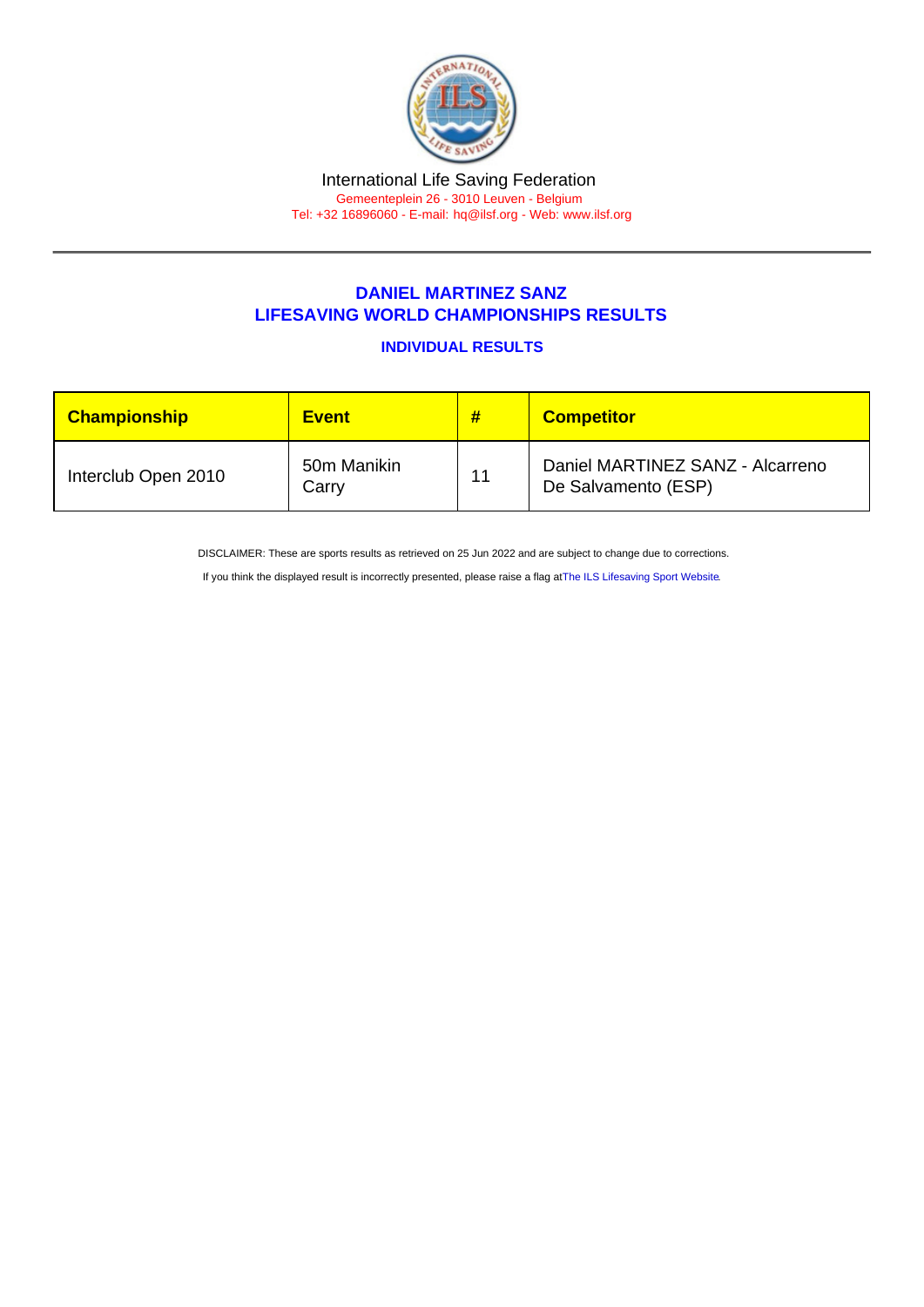## DANIEL MARTINEZ SANZ LIFESAVING WORLD CHAMPIONSHIPS RESULTS

## TEAM RESULTS

| Championship           | <b>Event</b>                 | #              | <b>Competitors</b>                                                                                                                          |
|------------------------|------------------------------|----------------|---------------------------------------------------------------------------------------------------------------------------------------------|
| Interclub Open<br>2010 | 4x25m Manikin Relay          | 3              | Alcarreno De Salvamento (ESP)<br>Carlos ALONSO RUIZ, Francisco<br>LOPEZ RUZ, Daniel MARTINEZ<br>SANZ, Rafael TAMARAL<br><b>MORENO</b>       |
| Interclub Open<br>2010 | <b>Beach Relay</b>           | $\overline{4}$ | Alcarreno De Salvamento (ESP)<br>Carlos GOMEZ ANTON, Carlos<br>ALONSO RUIZ, Francisco LOPEZ<br>RUZ, Daniel MARTINEZ SANZ                    |
| Interclub Open<br>2008 | 4x25m Manikin Relay          | 8              | Alcarreno De Salvamento (ESP)<br>Carlos ALONSO RUIZ, Francisco<br>LOPEZ RUZ, Victor LOPEZ RUZ,<br>Daniel MARTINEZ SANZ                      |
| Interclub Open<br>2014 | <b>SERC</b>                  | 8              | Alcarreno De Salvamento (ESP)<br>Carlos GOMEZ ANTON, Carlos<br><b>ALONSO RUIZ, Daniel MARTINEZ</b><br>SANZ, David BUIL SANZ                 |
| Interclub Open<br>2014 | <b>Beach Relay</b>           | 9              | Alcarreno De Salvamento (ESP)<br>Carlos GOMEZ ANTON, Mario<br>MANZANARES DÍAZ-FLORES,<br>Carlos ALONSO RUIZ, Daniel<br><b>MARTINEZ SANZ</b> |
| Interclub Open<br>2008 | Oceanman/Oceanwoman<br>Relay | 10             | Alcarreno De Salvamento (ESP)<br>Carlos ALONSO RUIZ, Francisco<br>LOPEZ RUZ, Victor LOPEZ RUZ,<br>Daniel MARTINEZ SANZ                      |